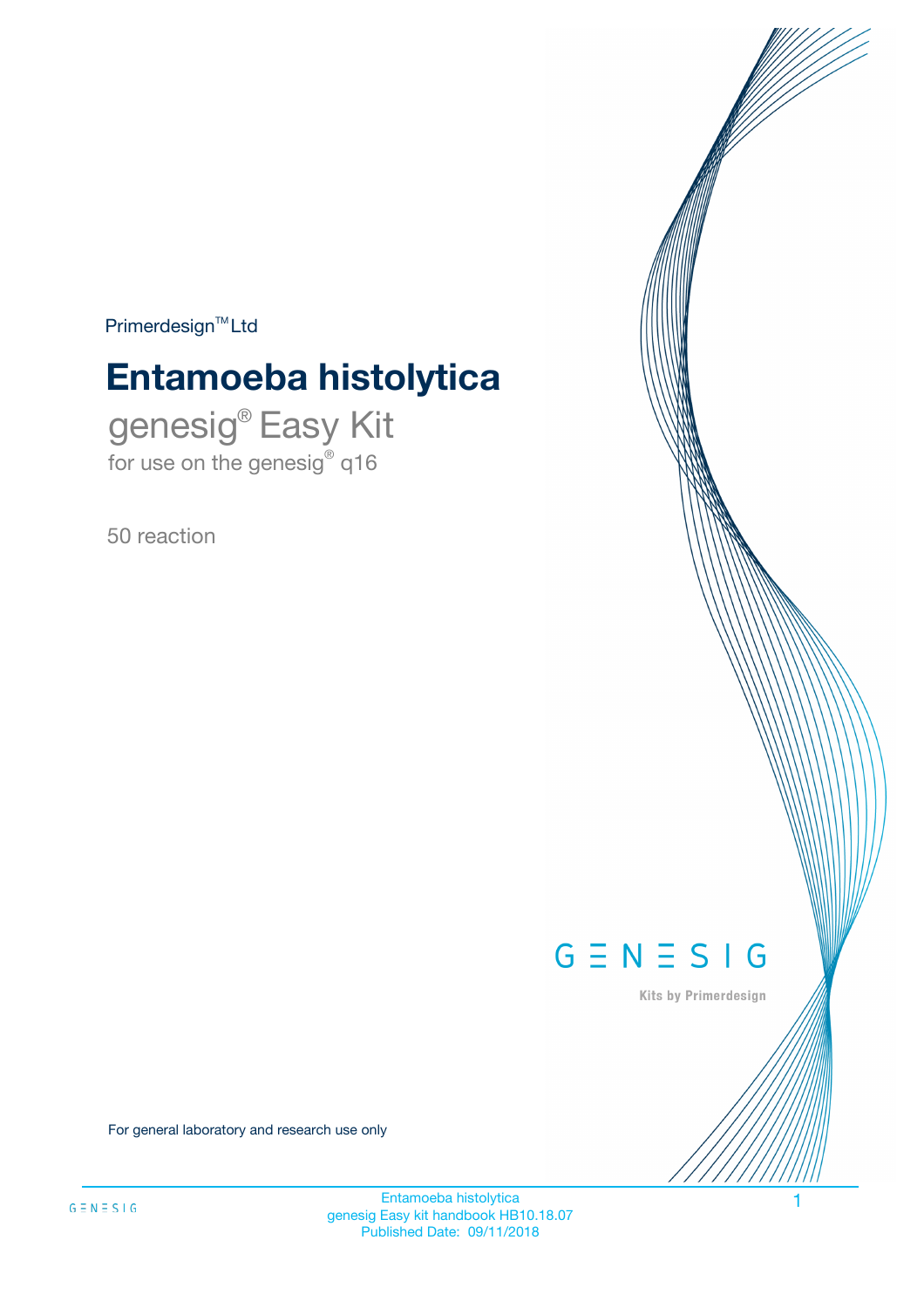# genesig® Easy: at a glance guide

#### **For each DNA test**

| Component                  | <b>Volume</b> | Lab-in-a-box pipette |  |
|----------------------------|---------------|----------------------|--|
| E.histolytica reaction mix | $10 \mu$      |                      |  |
| <b>Your DNA sample</b>     | $10 \mu$      |                      |  |

#### **For each positive control**

| Component                  | Volume          | Lab-in-a-box pipette |  |
|----------------------------|-----------------|----------------------|--|
| E.histolytica reaction mix | 10 <sub>µ</sub> |                      |  |
| Positive control template  | 10 <sub>µ</sub> |                      |  |

#### **For each negative control**

| Component                  | <b>Volume</b>   | Lab-in-a-box pipette |  |
|----------------------------|-----------------|----------------------|--|
| E.histolytica reaction mix | 10 <sub>µ</sub> |                      |  |
| <u>Water</u>               | 10 <sub>µ</sub> |                      |  |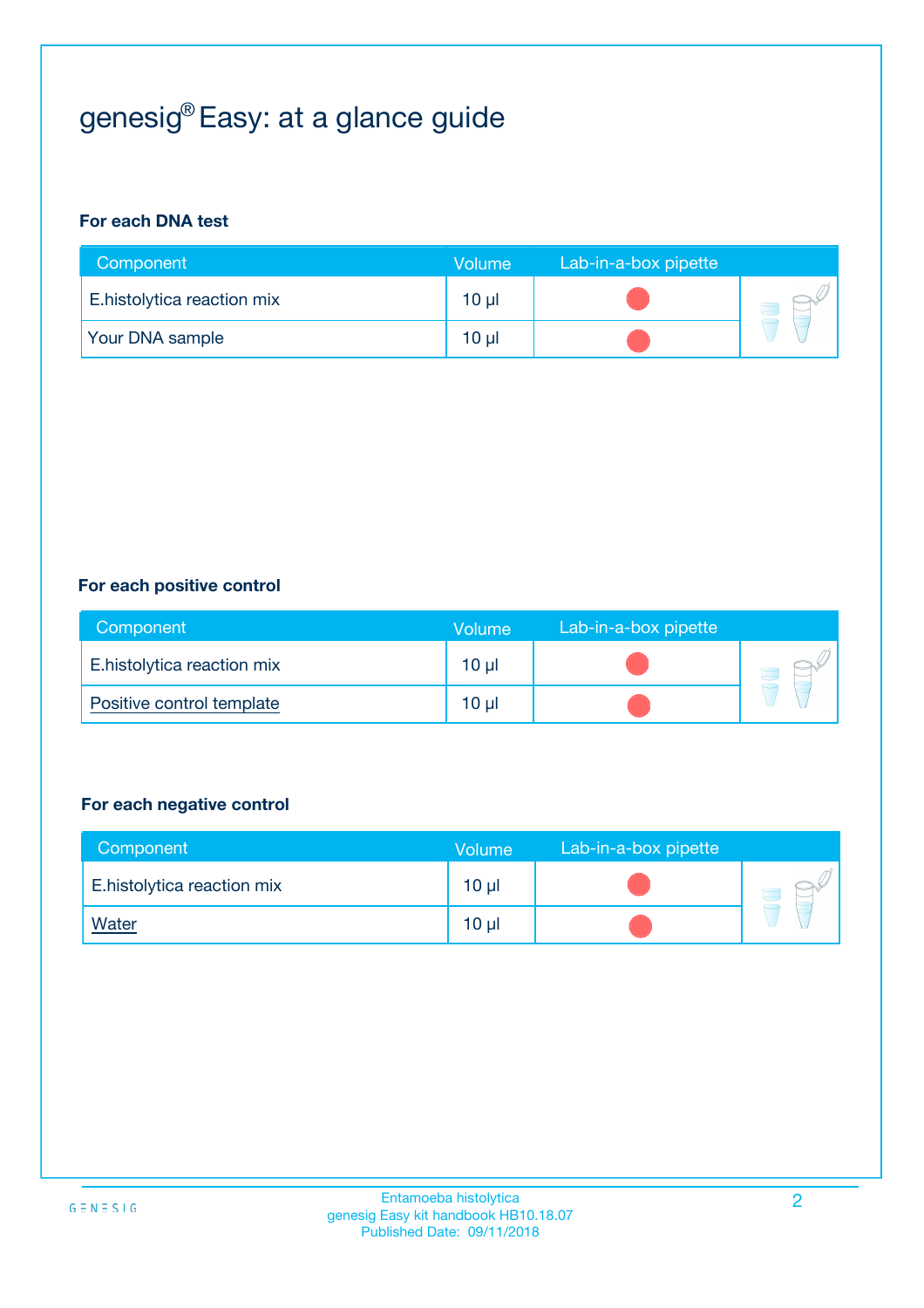# Kit Contents



## Reagents and equipment to be supplied by the user

#### **genesig® q16 instrument**

#### **genesig® Easy Extraction Kit**

This kit is designed to work well with all processes that yield high quality RNA and DNA but the genesig Easy extraction method is recommended for ease of use.

#### **genesig® Lab-In-A-Box**

The genesig Lab-In-A-Box contains all of the pipettes, tips and racks that you will need to use a genesig Easy kit. Alternatively if you already have these components and equipment these can be used instead.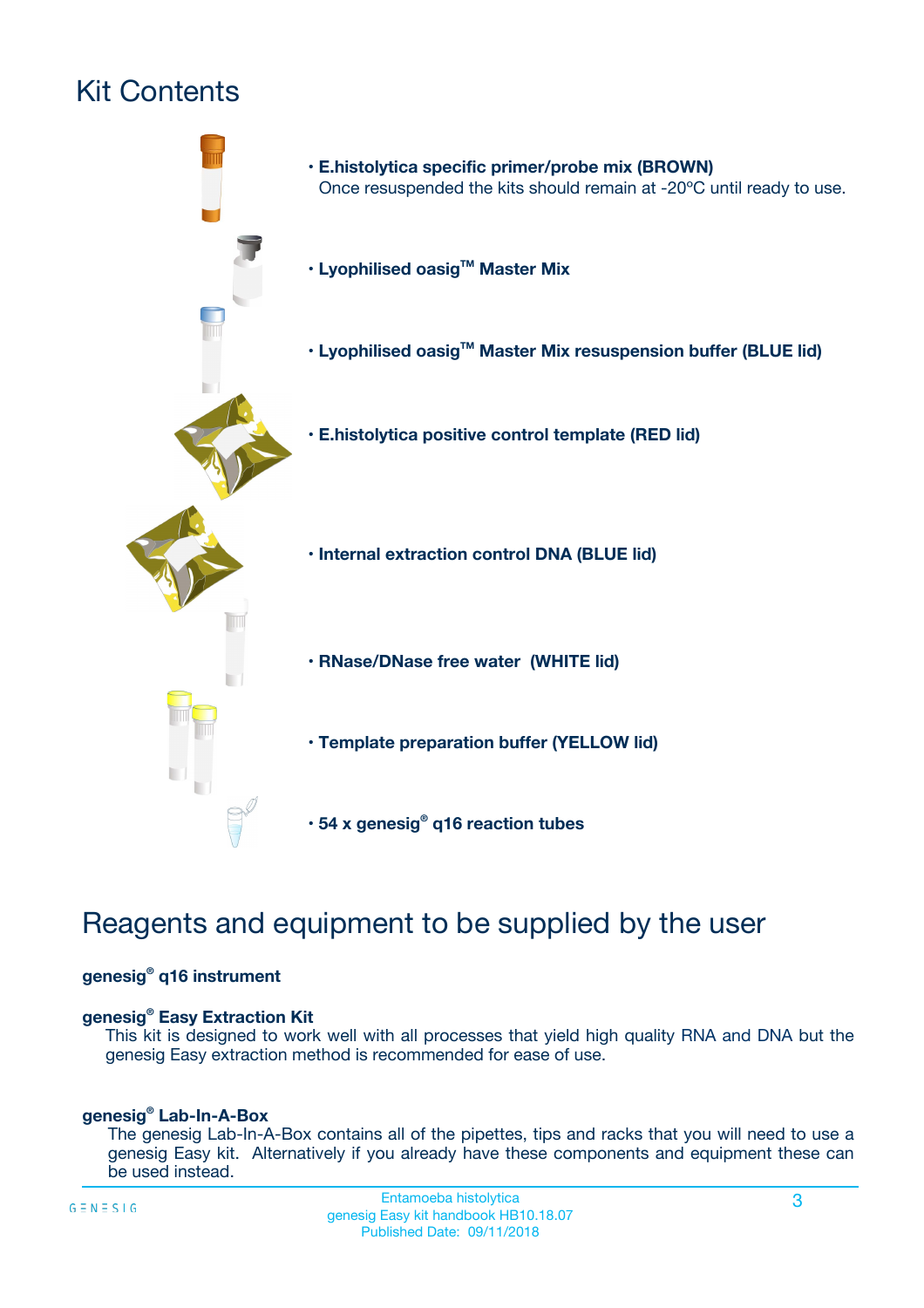## Step-by-step guide

### 1. Create your reaction mix



Use the blue pipette to transfer 500µl**\*** of the oasig Master Mix resuspension buffer into the tube of lyophilised oasig Master Mix and mix well by gently swirling. Then transfer all of that master mix into the brown tube labelled E.histolytica primers/probe.

**\***Transfering 525µl of the oasig Master Mix resuspension buffer to your oasig Master Mix (instead of the 500µl recommended above) will enable you to take full advantage of the 50 reactions by accounting for volume losses during pipetting. In order to do so with the genesig Easy fixed volume pipettes use 1x blue, 2x red and 1x grey pipettes to make the total volume. Please be assured that this will not adversely affect the efficiency of the test.

Cap and shake tube to mix. A thorough shake is essential to ensure that all components are resuspended. **Failure to mix well can produce poor kit performance.**

Leave to stand for 5 minutes. Now your reaction mix is ready to use.

Store the reaction mix in the freezer from hereon.

#### Top tip

- Ensure that the reaction mix is mixed thoroughly before each use by shaking.
- **•** Once resuspended do not expose genesig Easy kit to temperatures above -20°C for longer than 30 minutes at a time.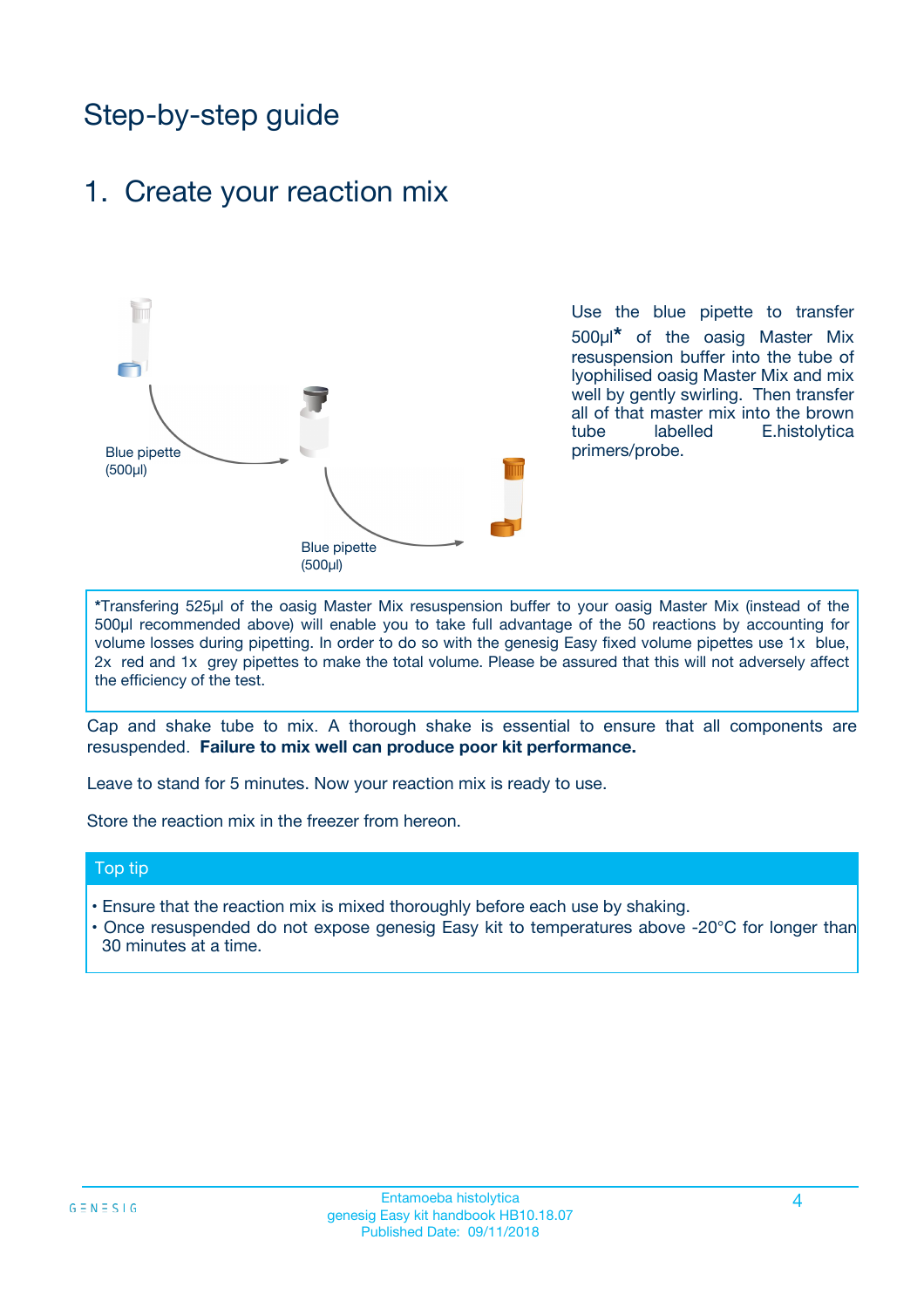# 2. Internal extraction control



Use the blue pipette to transfer 1000µl (2 x 500µl) of template preparation buffer into the Internal Extraction Control DNA tube. Cap and shake tube to mix.

Your kit contains Internal Extraction Control DNA. This is added to your biological sample at the beginning of the DNA extraction process. It is extracted along with the DNA from your target of interest. The q16 will detect the presence of this Internal Extraction Control DNA at the same time as your target. This is the ideal way to show that your DNA extraction process has been **successful.** 

#### **If you are using an alternative extraction kit:**

Use the red pipette to transfer 10µl of Internal Extraction Control DNA to your sample **after** the lysis buffer has been added then follow the rest of the extraction protocol.

#### **If you are using samples that have already been extracted:**

Use the grey pipette to transfer 5µl of Internal Extraction Control DNA to your extracted sample.

### 3. Add reaction mix to all reaction tubes



For every reaction to be run, use the red pipette to add 10µl of your E.histolytica reaction mix to every tube.

#### Top tip

- Always pipette the reaction mix directly into the bottom of the tube.
- You can label the tube lids to aid your reaction setup but avoid labelling tube sides.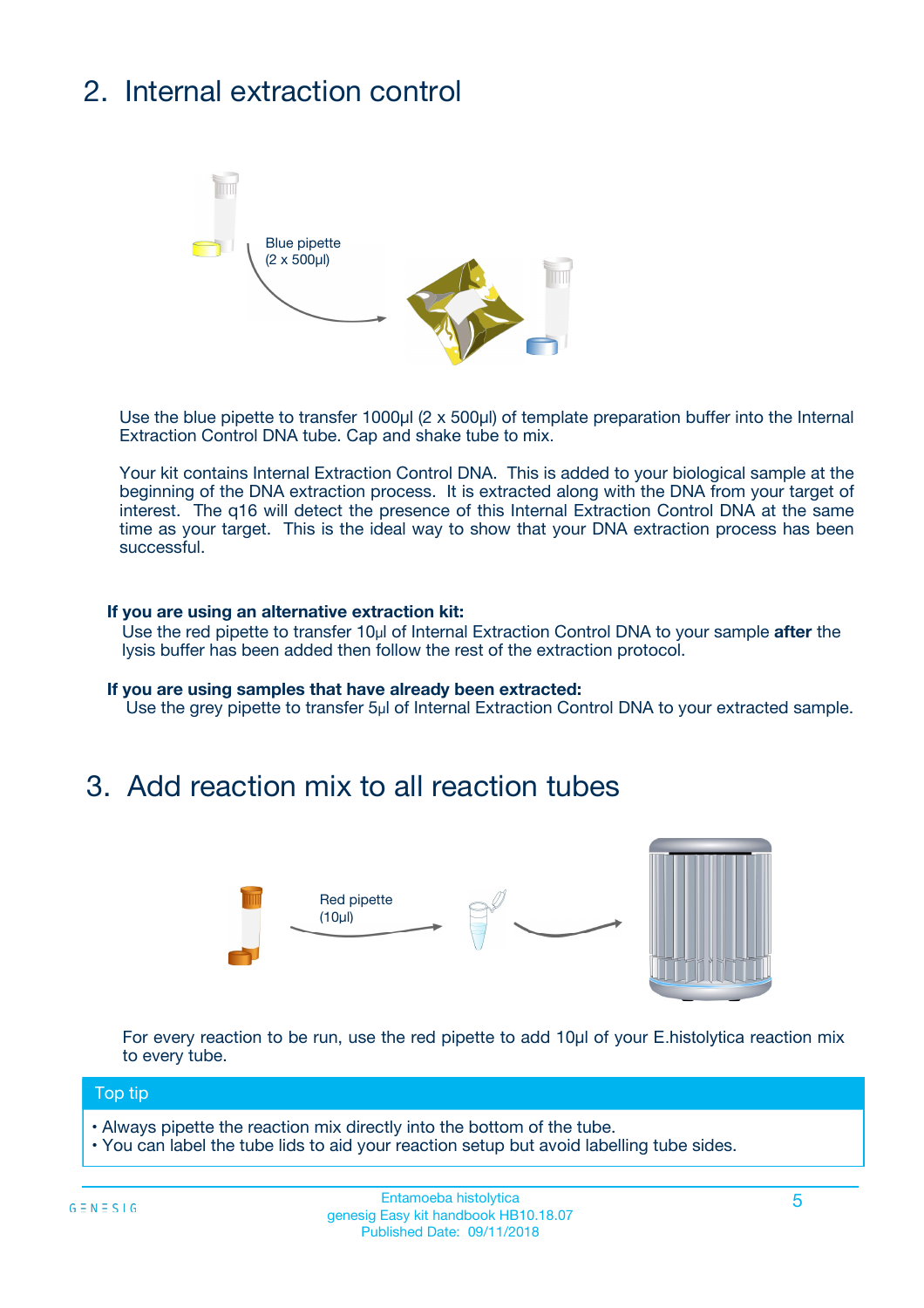### 4. Negative control



For each test you will require a negative control. Instead of DNA, water is used. This sample should typically prove negative thus proving that all of your positive samples really are positive.

To create a negative control reaction simply use the red pipette to add 10µl of the water to the required reaction tubes. Close these tubes after adding the water.

Because some genesig kit targets are common in the environment you may occasionally see a "late" signal in the negative control. The q16 software will take this into account accordingly.

#### Top tip

**•** Always add the water to the side of the tube to reduce the introduction of bubbles.

### 5. Set up a test



For each sample you wish to analyse, use the red pipette to add 10µl of your DNA sample to the required reaction tubes. Close these tubes after adding the sample. Always change pipette tips between samples.

#### Top tip

**•** Always add the DNA sample to the side of the tube to reduce the introduction of bubbles.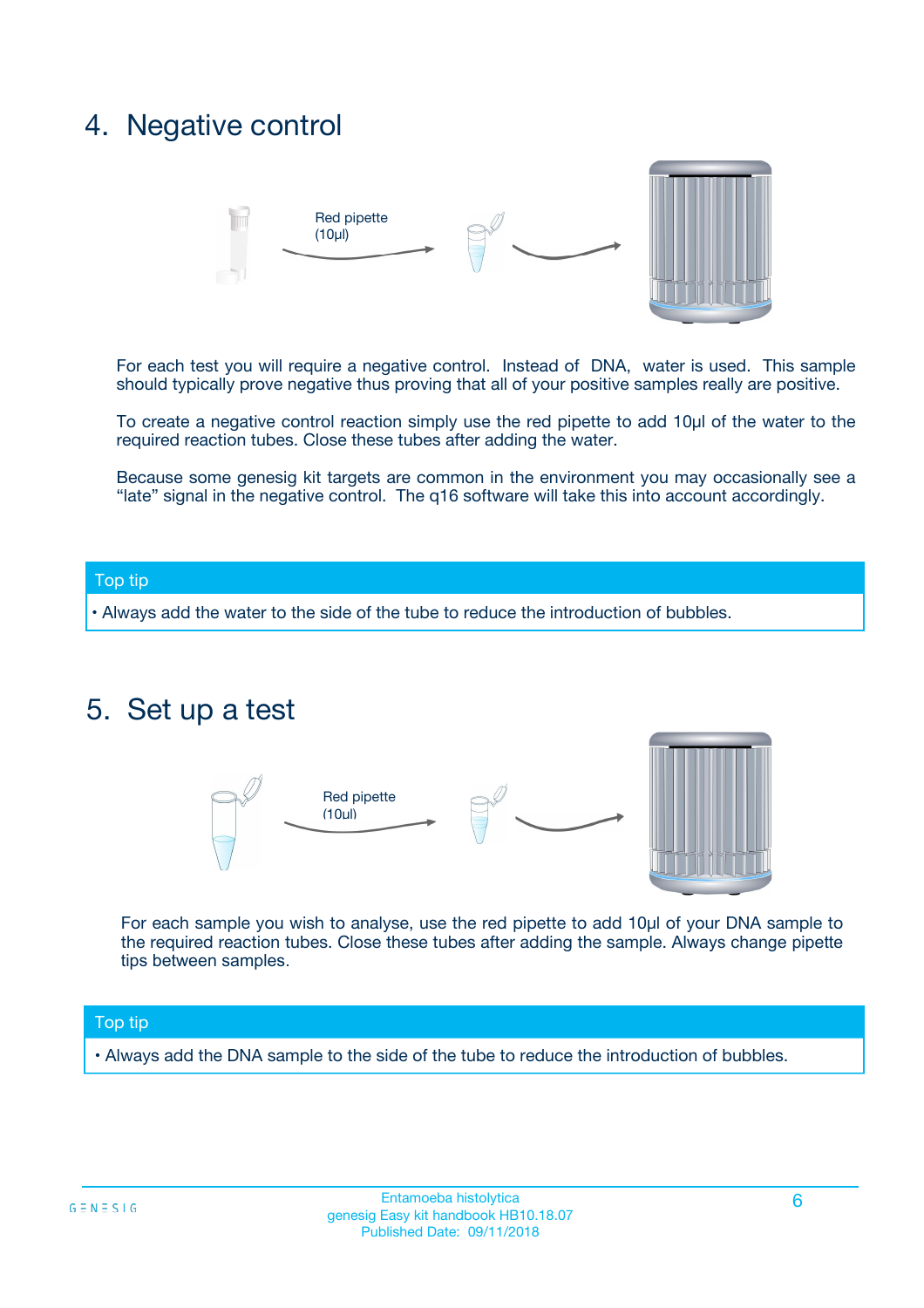### 6. Positive control



Use the blue pipette to transfer 1000µl (2 x 500µl) of template preparation buffer into the positive control template tube. Cap and shake tube to mix.

Each time you run a test you will require a positive control. This is a small portion of DNA from your target of interest. It serves two purposes:

1. It will always test positive so it shows that everything is working as it should be.

2. The q16 software knows how much DNA is present in the positive control. So it can automatically compare your sample of interest with the positive control to calculate the amount of target DNA in your sample.

To create a positive control reaction, simply use 10µl of the positive control instead of your DNA sample.



Take great care when setting up your positive control. The positive control template has the potential to give you a false positive signal in your other samples. Set positive controls up last after all other sample tubes are closed. Always change pipette tips between samples. You may even choose to set up positive controls in a separate room.

#### Top tip

**•** Always add the positive control to the side of the tube to reduce the introduction of bubbles.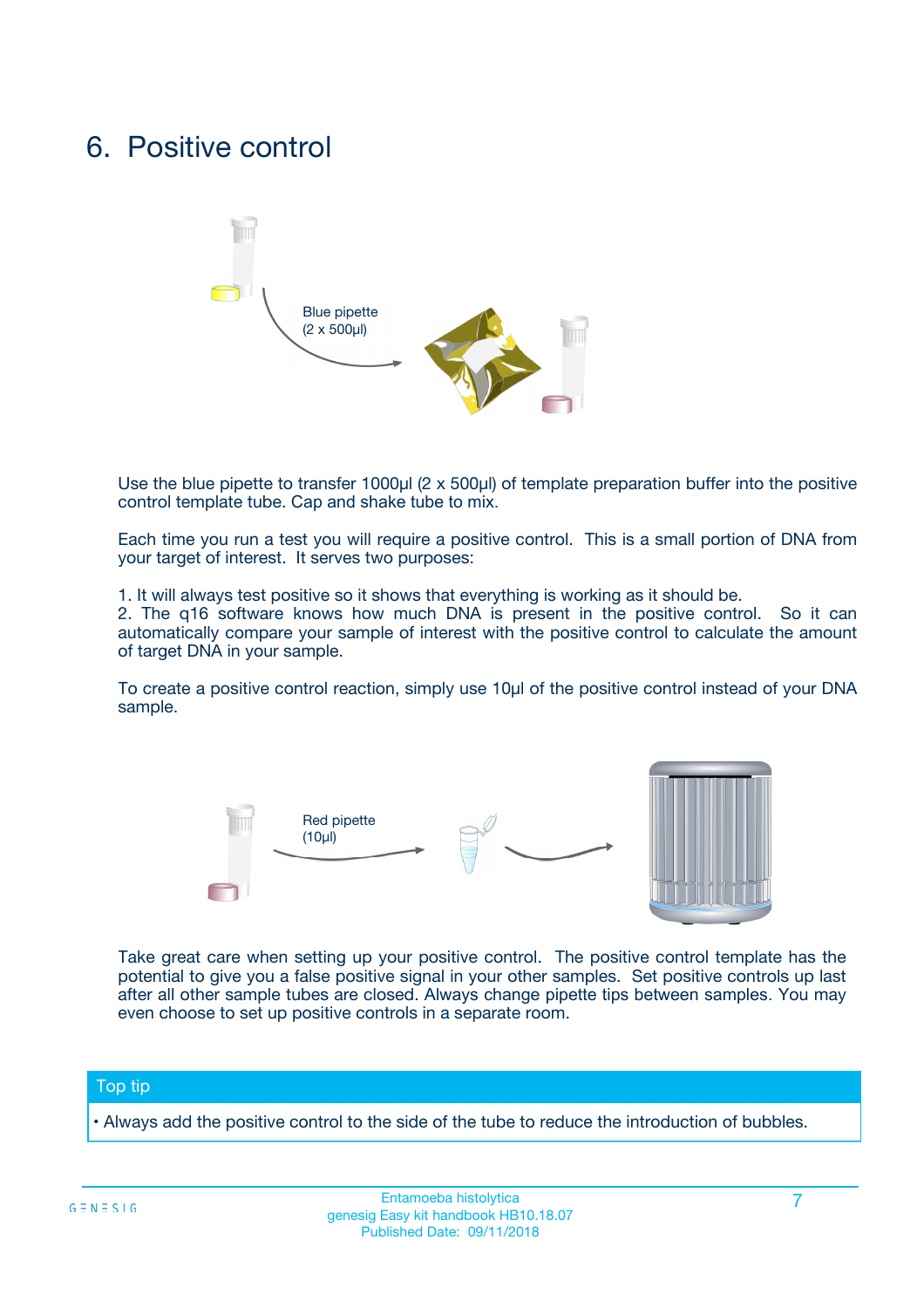# 7. Running the test

Place the tubes into the correct positions in your q16 as defined by the software, this may include positioning of empty tubes to ensure that the q16 lid is balanced. The run can then be started.

|                      | genesig q16 PCR software - 1.2                                               |                                |                              |                                          | $\begin{array}{c c c c} \hline \multicolumn{3}{c }{\textbf{0}} & \multicolumn{3}{c }{\textbf{0}} \end{array}$<br>$\Sigma\!3$ |
|----------------------|------------------------------------------------------------------------------|--------------------------------|------------------------------|------------------------------------------|------------------------------------------------------------------------------------------------------------------------------|
|                      | $\vert \cdot \vert$<br><b>Open Experiments:</b><br>Unsaved (New Experiment 2 | Open<br>Save<br>$\sqrt{9}$ New | Save As                      | <b>C</b> Close<br><b>X</b> Configuration | $G \equiv N \equiv S \mid G$                                                                                                 |
| <b>Stages:</b>       | Setup<br><b>Results</b>                                                      |                                |                              |                                          |                                                                                                                              |
| <b>Notes</b>         |                                                                              | <b>Samples</b>                 |                              | <b>Tests</b>                             |                                                                                                                              |
|                      | <b>Name and Details</b>                                                      | Color<br>Name                  | Note                         | Color<br>Name                            | Note                                                                                                                         |
|                      | New Experiment 2017-10-26 11:06                                              | Sample 1                       | ÷                            | Test 1                                   | ÷                                                                                                                            |
|                      | Kit type: genesig® Easy Target Detection kit                                 | Sample 2                       |                              |                                          |                                                                                                                              |
|                      | Instrument Id.:                                                              | Sample 3                       | $\qquad \qquad \blacksquare$ |                                          | $\qquad \qquad \blacksquare$                                                                                                 |
|                      | <b>Run Completion Time:</b>                                                  | Sample 4                       |                              |                                          |                                                                                                                              |
| <b>Notes</b>         | <b>A</b><br>v                                                                | Sample 5                       | $\triangle$<br>$\oplus$      |                                          | 4<br>₩                                                                                                                       |
| <b>Well Contents</b> |                                                                              |                                |                              | Run                                      |                                                                                                                              |
| Pos.                 | Test                                                                         | Sample                         |                              | <b>Run Status</b>                        |                                                                                                                              |
| $\overline{1}$       | Test 1                                                                       | <b>Negative Control</b>        | $\blacktriangle$             |                                          |                                                                                                                              |
| $\overline{2}$       | Test 1                                                                       | <b>Positive Control</b>        |                              |                                          |                                                                                                                              |
| 3                    | Test 1                                                                       | Sample 1                       |                              | Show full log                            |                                                                                                                              |
| $\overline{4}$       | Test 1                                                                       | Sample 2                       |                              |                                          |                                                                                                                              |
| 5                    | Test 1                                                                       | Sample 3                       |                              | <b>Run Control</b>                       |                                                                                                                              |
| 6                    | Test 1                                                                       | Sample 4                       |                              |                                          |                                                                                                                              |
| $\overline{7}$       | Test 1                                                                       | Sample 5                       |                              |                                          |                                                                                                                              |
| -8                   |                                                                              |                                |                              | Abort Run                                | $\triangleright$ Start Run                                                                                                   |
|                      | <b>JOB FURTY TURE TO BULLMAR LIB</b>                                         |                                | $\overline{\mathbf{v}}$      |                                          |                                                                                                                              |

#### Top tip

- Before loading tubes into the q16, check for bubbles! Flick the bottom of the tubes to remove any bubbles that may have formed during the test setup.
- Apply centrifugal force with a sharp wrist action to ensure all solution is at the bottom of the reaction tube.
- When repeating a test you can use a previous file as a template by clicking 'open' then selecting File name > Files of Type > Experiment file as template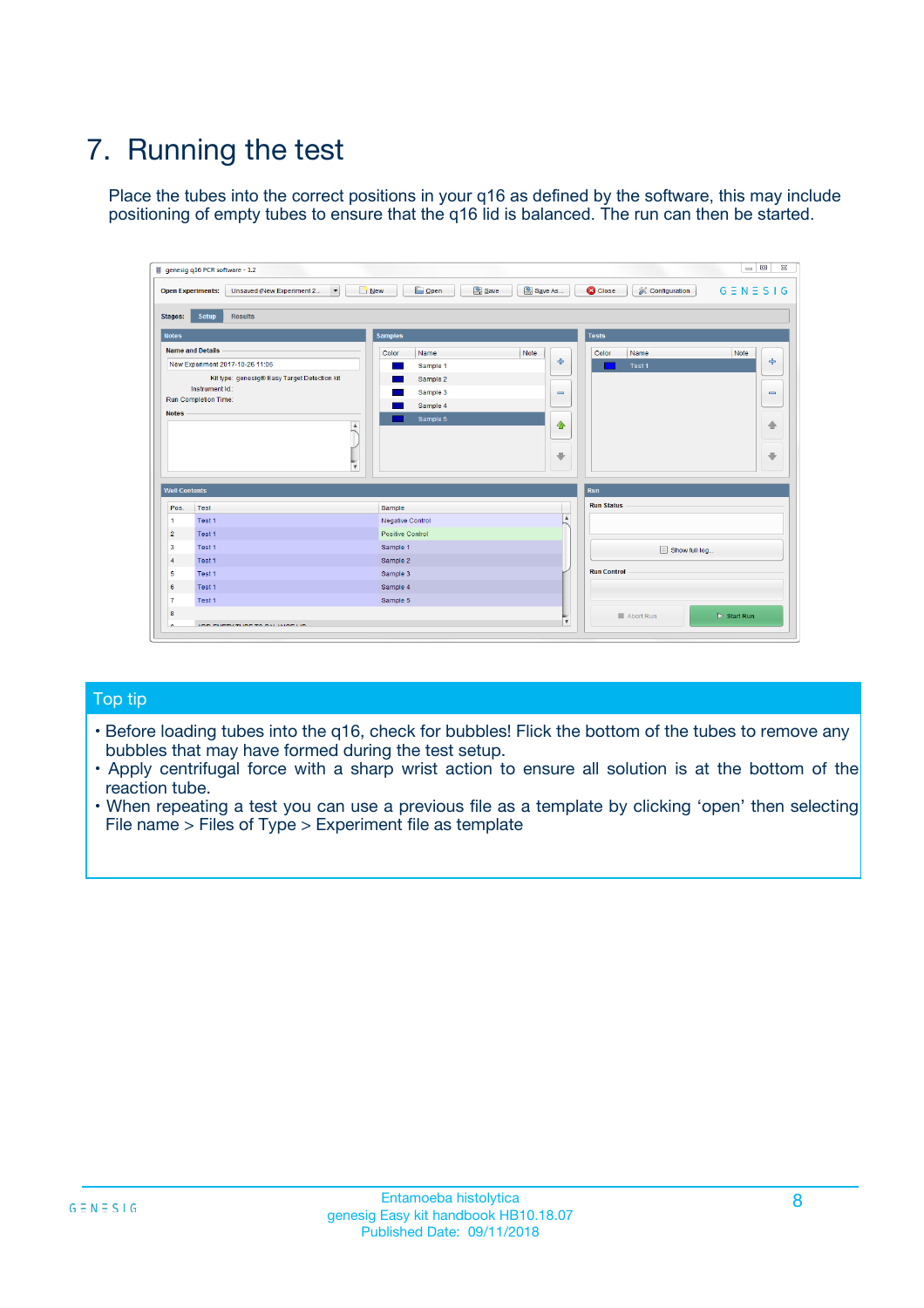## What do my results mean?

Analysis of your data is carried out automatically by the genesig q16. The following information is designed to help you fully understand a result or to troubleshoot:

### "Positive"

#### **Explanation**

Your sample has produced a positive result. Your target of interest is present and you can use the reported quantity.

"Negative"

#### **Explanation**

Your sample has produced a negative result. The target is not present in your sample.

### "Test contaminated"

#### **Explanation**

The Negative Control should be completely free of any DNA. If you see this error message it means that at some point during the setup, the Negative Control has been contaminated with DNA and has given a positive signal. This contamination has invalidated the test. The Positive Control and your test samples are both possible sources of contaminating DNA. The genesig q16 reaction tubes from previous runs will also contain very high amounts of DNA so it is important that these are carefully disposed of after the run is completed and NEVER OPENED. It may be the case that your kits have become contaminated which will lead to the same problem occurring repeatedly.

#### **Solutions**

1. Clean your working area using a commercial DNA remover solution to ensure the area is DNA free at the start of your run and re-run the test

2. If the problem persists then the kit has become contaminated and it will have to be discarded and replaced with a new kit. When you open the new kit, run a simple test to show that changing the kit has solved the problem. Prepare a test which includes only the Positive Control, the Negative Control and one 'mock sample'. For the 'mock sample' add water instead of any sample DNA. The result for the Negative Control and the mock sample should be negative indicating that contamination is no longer present.

#### **Preventive action**

An ideal lab set-up has a 'Clean area' where the test reagents are prepared and a 'sample area' where DNA samples and the Positive Control template are handled. The best workflow involves setting up all the test components (excluding the positive control template) in the clean area and then moving the tests to the sample area for sample and Positive Control addition. If this method is followed then the kit components are always kept away from possible sources of contamination. For extra security the Negative Control can be completely prepared and sealed in the clean area. All work areas should be decontaminated regularly with DNA remover.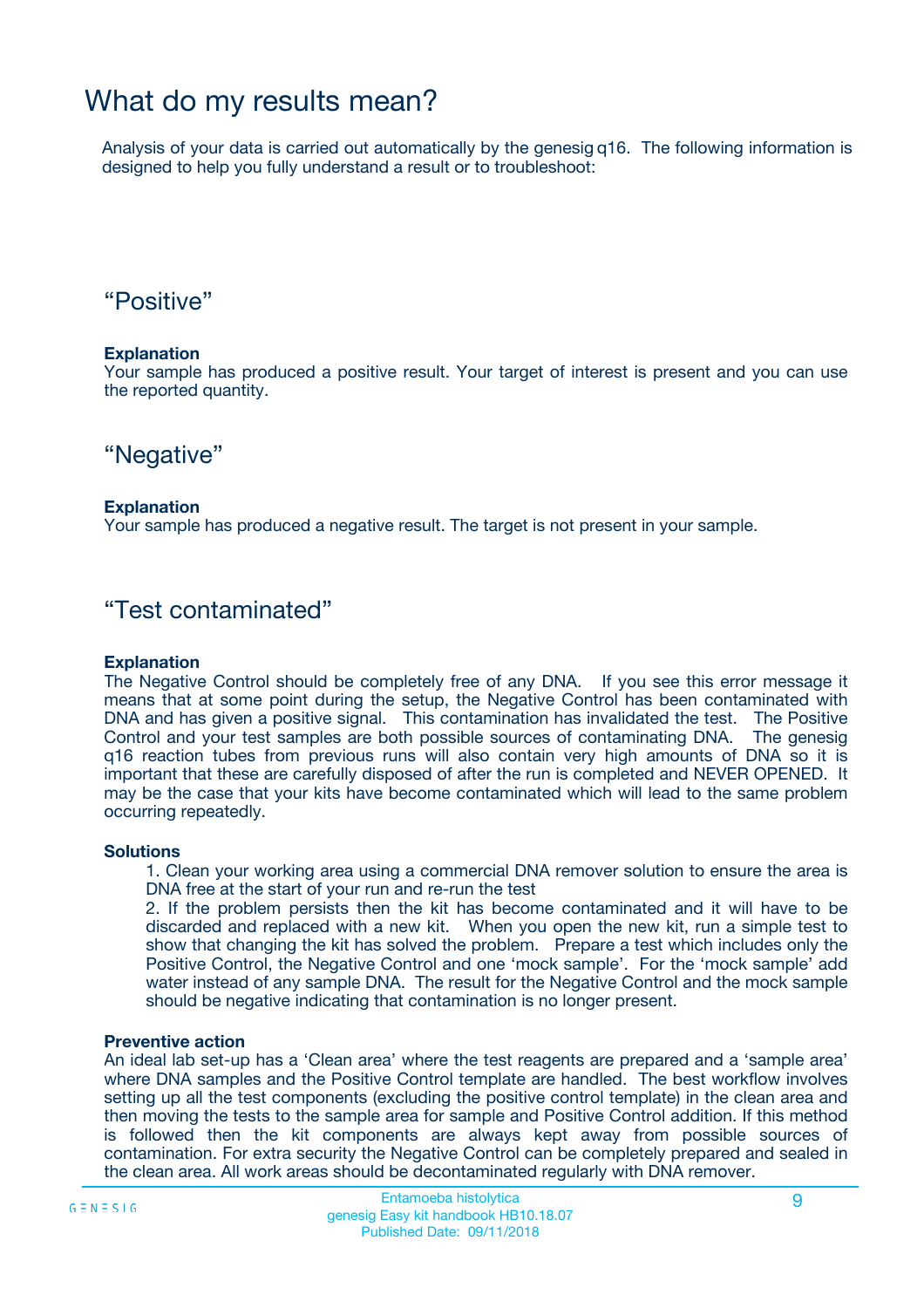### "Sample preparation failed"

#### **Explanation**

The test has failed because the quality of the sample was not high enough. The Internal Extraction Control component identifies whether the sample has been prepared correctly and is of suitable quality. This error message means that this quality control test has failed and the sample quality is not high enough for analysis.

#### **Solutions**

1. Check the sample preparation protocol for any user errors then repeat.

2. Poor quality samples can result from overloading the sample preparation protocol with too much starting material. Try reducing the amount of starting material then repeat.

3. Failing to add the Internal extraction Control DNA to your sample during the sample preparation protocol can also lead to a reported result of "sample preparation failed". Ensure that this step has not been overlooked or forgotten. If your samples are derived from an archive store or from a process separate from your genesig Easy extraction kit; you must add 5µl of Internal Extraction Control DNA into each 0.5ml of your sample to make it suitable for use on the q16.

### "Positive result, poor quality sample"

#### **Explanation**

The test is positive so if you are only interested in obtaining a 'present or absent' answer for your sample then your result is reliable. However, the test contains an Internal Extraction Control component that identifies if the sample is of high quality. This quality control test has failed and the sample is not therefore of high enough quality to accurately calculate the exact copy number of DNA present. If you require quantitative information for your sample then proceed with the solutions below.

#### **Solution**

For appropriate solutions, read the "Sample preparation failed" section of this handbook.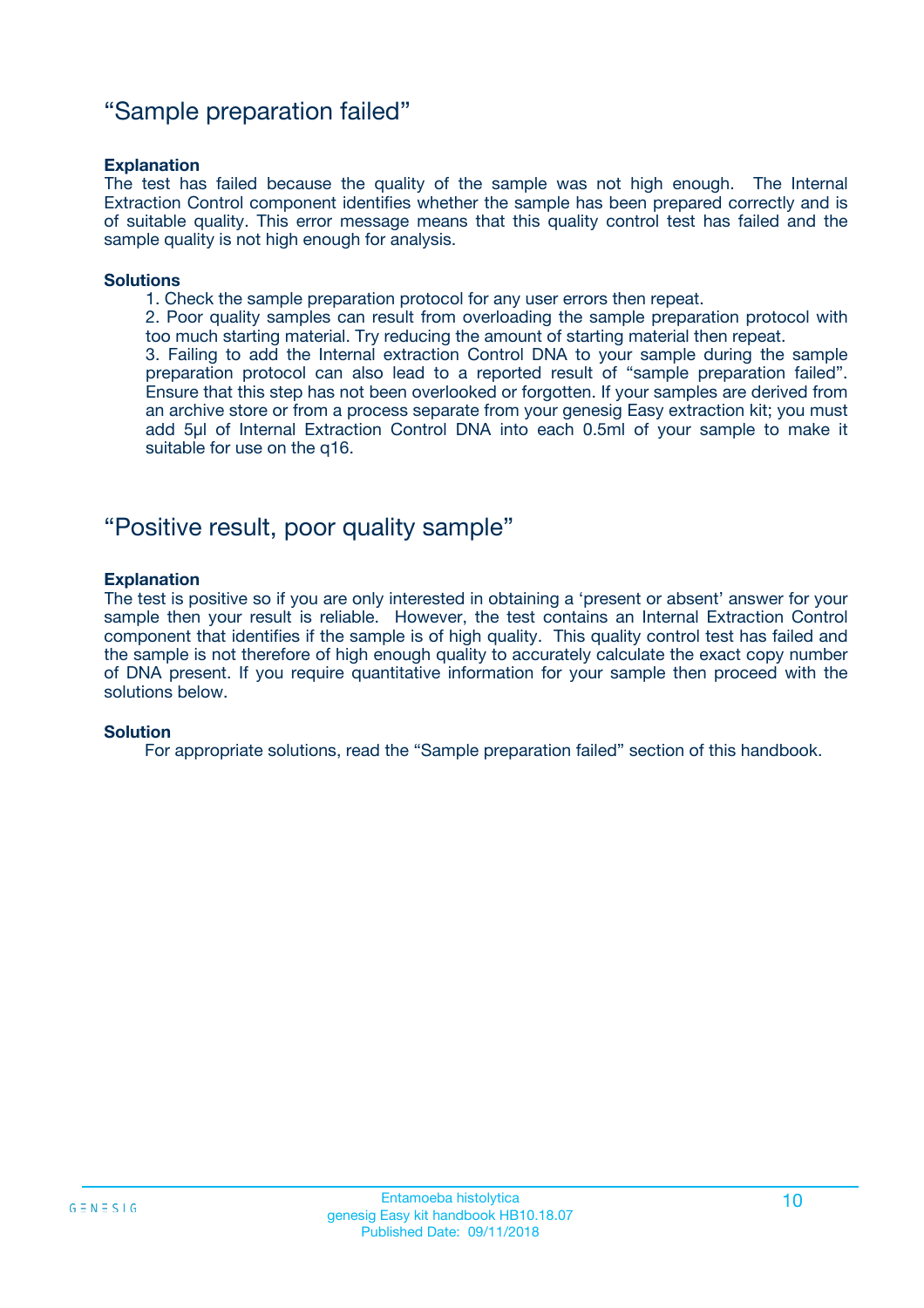### "Test failed"

#### **Explanation**

The test has failed because the Positive Control has not worked. The Positive Control is present to show that all aspects of the test are working correctly together. When this control test fails, the test as a whole is invalidated. This finding indicates that a problem has occurred in the reaction set-up part of the experiment and has nothing to do with sample preparation.

#### **Solutions**

- 1. Check the entire workflow and test set-up to look for any user errors, then repeat the test e.g. have the right colour pipettes and solutions been used with the correct tubes?
- 2. Ensure the positive and negative controls are inserted into the correct wells of your q16.

3. A component of the test may have 'gone off' due to handing errors, incorrect storage or exceeding the shelf life. When you open a new kit, run a simple test to show that changing the kit has solved the problem. Prepare a test which includes only the Positive Control, the Negative Control and one 'mock sample'. For the 'mock sample' add internal control template instead of any sample DNA. If the Positive Control works, the mock sample will now be called as a negative result.

### "Test failed and is contaminated"

#### **Explanation**

The Positive Control is indicating test failure, and the Negative Control is indicating test contamination. Please read the "Test Failed" and "Test contamination" sections of this technical support handbook for a further explanation.

#### **Solution**

For appropriate solutions, read both the "Test failed" and "Test contaminated" sections of this handbook.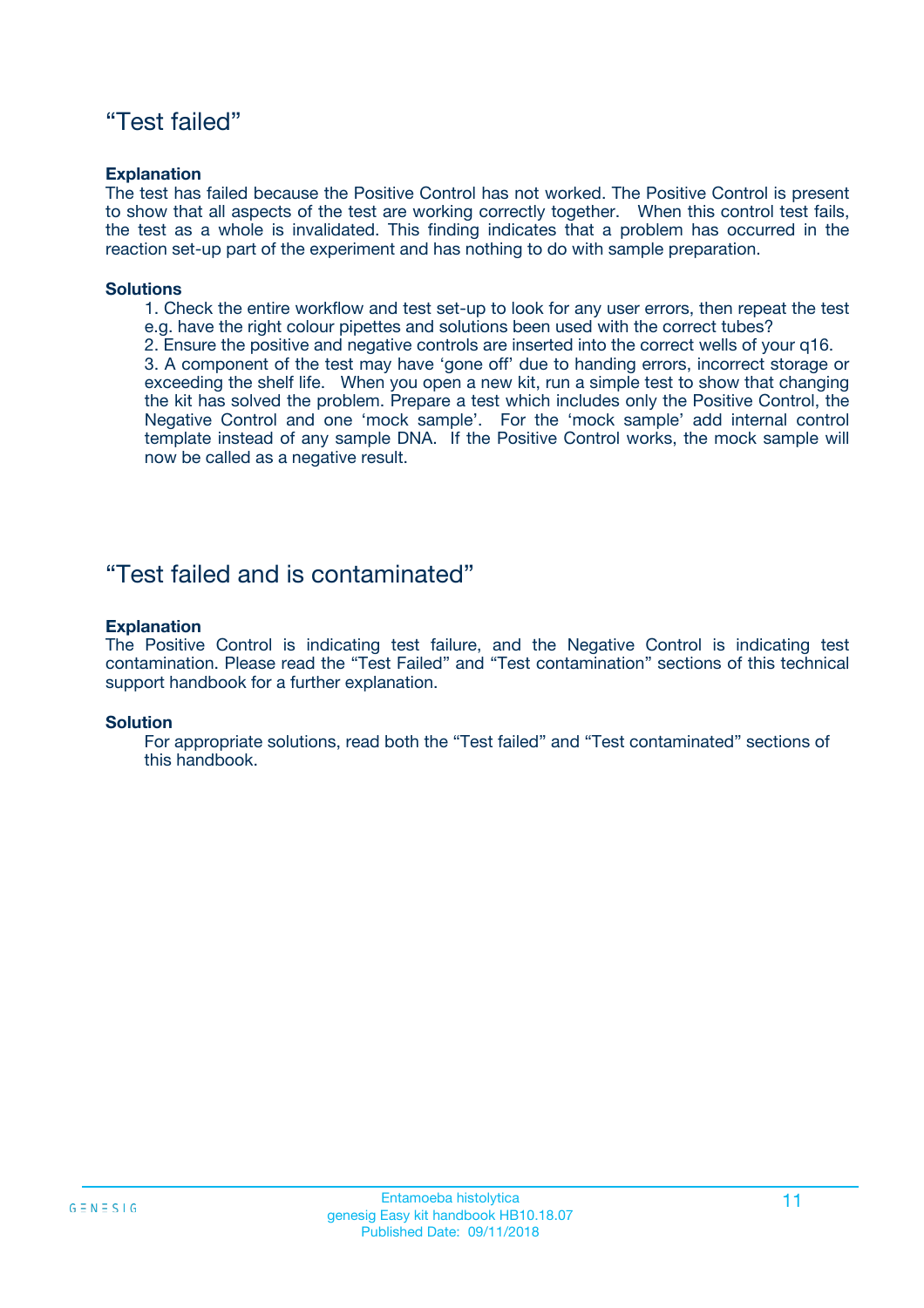## Entamoeba histolytica

Entamoeba histolytica is an anaerobic, protozoan, intestinal parasite responsible for a disease called amoebiasis. It usually occurs in the large intestine and causes internal inflammation. It belongs to the genus Entamoeba and class Archamoeba. Amongst parasitic diseases, E. histolytica is one of the leading causes of morbidity and mortality in developing countries. E. histolytica is transmitted by ingestion of exit body containing cysts from faecally contaminated food and water or from hands. Due to their protective walls, the cysts can remain viable for several weeks in external environments. Species within this genus are small, single celled organisms with an anterior bulge representing a lobose pseudopod. The E. histolytica trophozoites are oblong and approximately 15-20µM in length, whereas the cysts are spherical and typically 12-15 µM in diameter.

Entamoeba cysts are most commonly transmitted by ingestion so must be extremely robust to survive the hostile environment of the stomach. The cysts transform to trophozoites in the small intestine where they multiply by binary fission to then colonise the large intestine. They cause major calcium ion influx to the cells of the large intestine resulting in cell death and ulcer formation. The Trophozoites subsequently form new cysts which are excreted once more in faeces.

Infection with E. histolytica generally causes mild symptoms such as abdominal pain, flatulence and diarrhoea, but more severe infections can lead to amoebosis. This is a condition encompassing amoebic dysentery characterized by severe abdominal pain, fever and blood in the faeces and less commonly amoebic liver abscesses.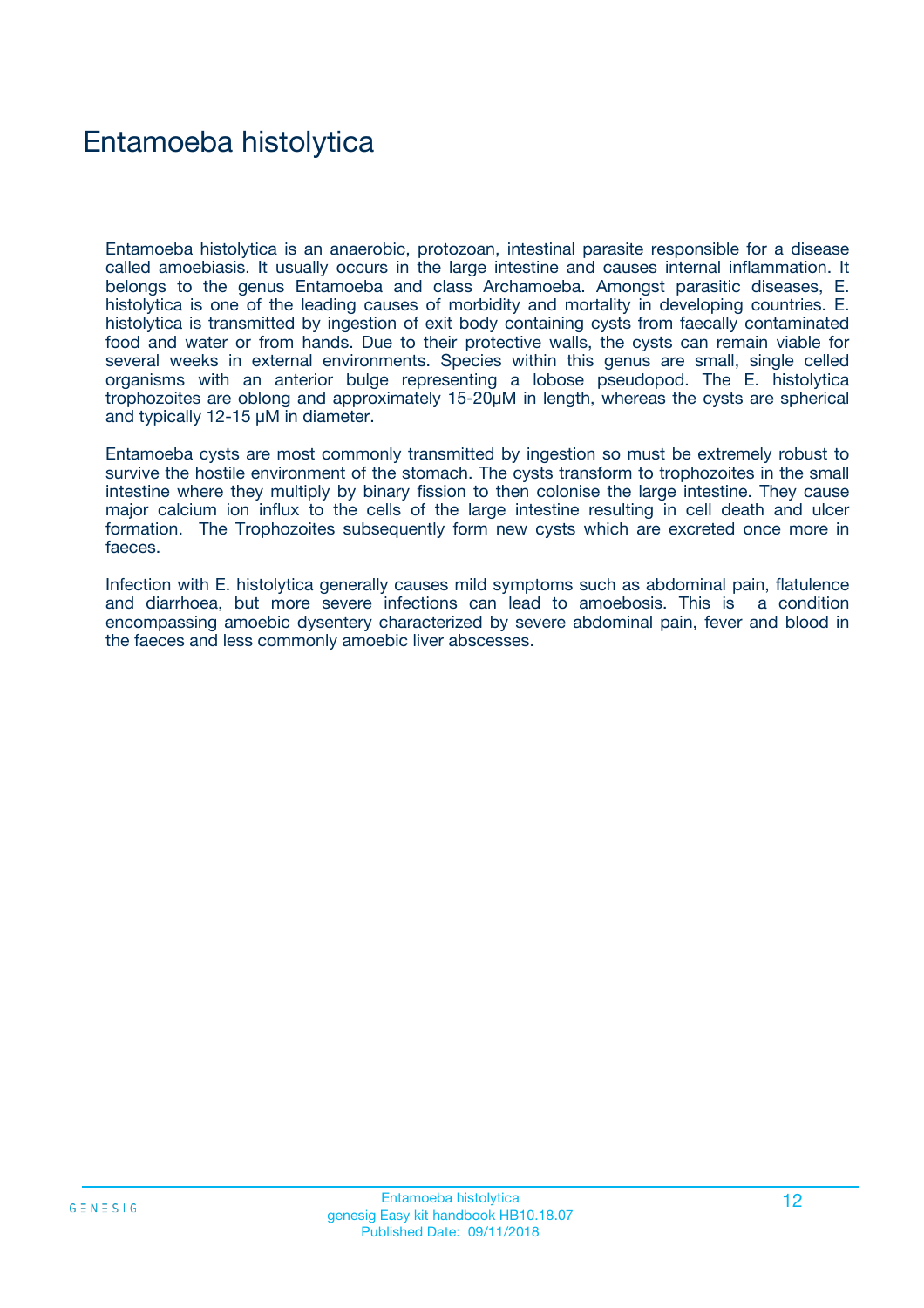## **Specificity**

The Primerdesign genesig Kit for Entamoeba histolytica (E.histolytica) genomes is designed for the in vitro quantification of E.histolytica genomes. The kit is designed to have a broad detection profile. Specifically, the primers represent 100% homology with over 95% of the NCBI database reference sequences available at the time of design.

The dynamics of genetic variation means that new sequence information may become available after the initial design. Primerdesign periodically reviews the detection profiles of our kits and when required releases new versions.

If you require further information, or have a specific question about the detection profile of this kit then please send an e.mail to enquiry@primerdesign.co.uk and our bioinformatics team will answer your question.